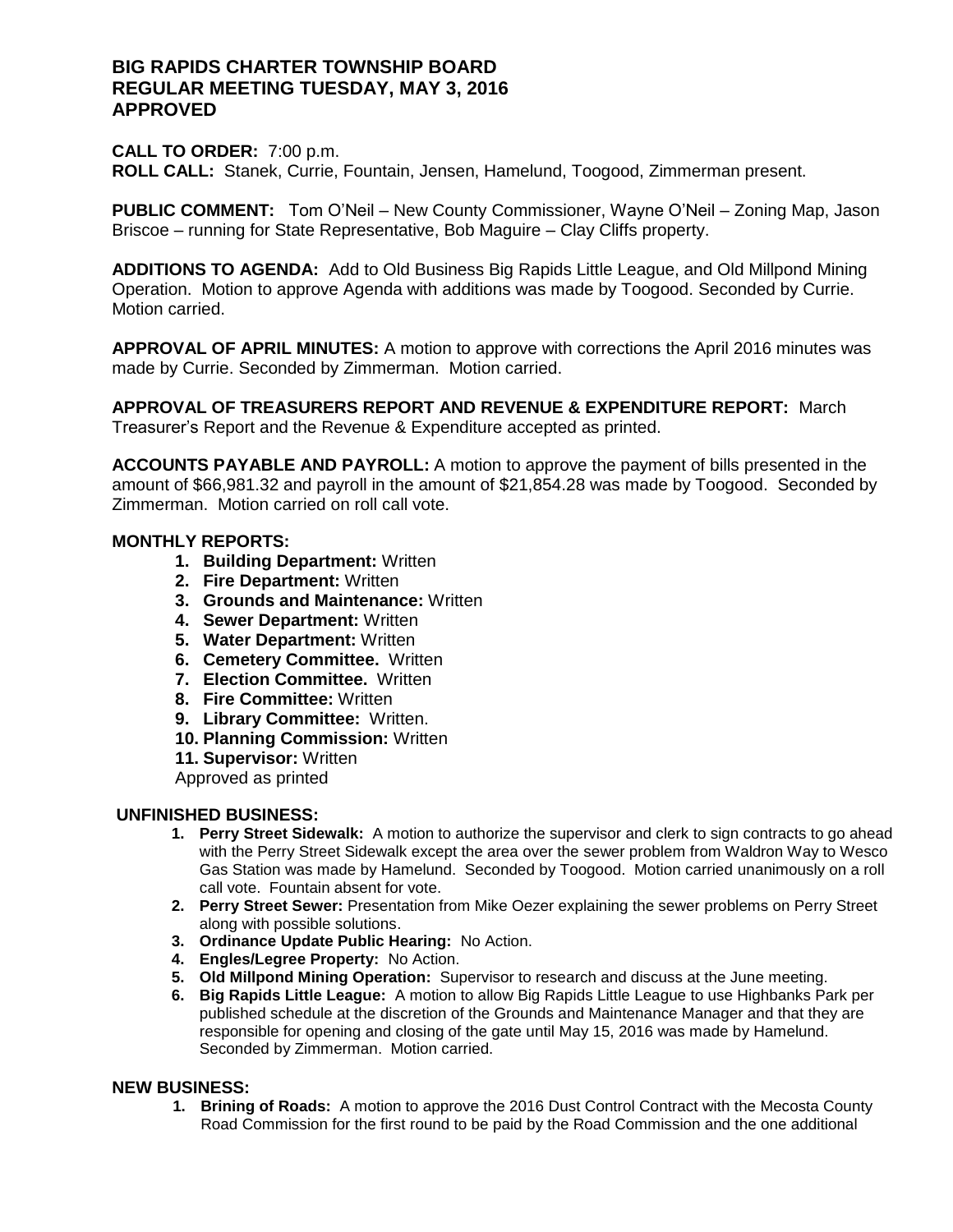brining at the cost of \$1,900 was made by Currie. Seconded by Jensen. Motion carried unanimously on a roll call vote.

**2. Resolution to support Road Commission 15 mile grant:** A motion to approve Resolution 2016-05 to support the Mecosta County Road Commission seeking a funding grant for 15 Mile Road was made by Jensen. Seconded by Currie. Motion carried unanimously on a roll call vote.

# **RESOLUTION 2016-05 TO SUPPORT MECOSTA COUNTY ROAD COMMISSION SEEKING A FUNDING GRANT FOR 15 MILE ROAD**

**WHEREAS,** the Mecosta County Road Commission is applying to the Small Urban Transportation Program 2018-2020 for a funding Grant for 15 Mile Road between  $205<sup>th</sup>$  and  $215<sup>th</sup>$  Avenue in the Big Rapids Charter Township of Mecosta County, and

**WHEREAS,** 15 Mile Road is currently a rural asphalt roadway with a mix of pedestrian, bicycle and vehicle traffic, with this being a connection between Ferris State University and the Big Rapids High School and a new and expanding urban retail area located in this area, and

**WHEREAS,** 15 Mile Road has deteriorated beyond general maintenance needs and the Big Rapids Charter Township has concerns about the existing surface conditions of 15 Mile Road and the impact that this section of road has on the traveling public not only to the High School Facility but beyond to the urban expansion of retail stores along  $215<sup>th</sup>$  Avenue, and

**WHEREAS,** the Big Rapids Charter Township shares the concerns of the Mecosta County Board of Road Commissioners, and

**THEREFORE, BE IT RESOLVED,** that the Big Rapids Charter Township supports the Mecosta County Board of Road Commissioners in their effort to obtain a Small Urban Transportation Grant to reconstruct this section of 15 Mile Road. The foregoing resolution was offered by: Jensen. Seconded by Currie. Ayes: 7 Nays: 0 Absent: 0

 $\overline{\phantom{a}}$  , and the contract of the contract of the contract of the contract of the contract of the contract of the contract of the contract of the contract of the contract of the contract of the contract of the contrac

# RESOLUTION DECLARED ADOPTED.

Rene Fountain, Township Clerk Charter Township of Big Rapids

# STATE OF MICHIGAN ) ) SS COUNTY OF MECOSTA )

 I, the undersigned, the duly qualified and acting Clerk of Charter Township of Big Rapids, Mecosta County, Michigan do hereby certify that the foregoing is a true and complete copy of a Resolution adopted by the Township Board at a regular meeting on May 3, 2016, the original of which is on file in my office. Public notice of said meeting was given pursuant to and in full compliance with Act No 267, Public Acts of Michigan, 1976 as amended, including in the case of a special or rescheduled meeting, notice by posting at least eighteen(18) hours prior to the time set for the meeting.

IN WITNESS WHEREOF, I have hereto affixed by official signature on this 3rd day of May, 2016.

Rene Fountain, Township Clerk Charter Township of Big Rapids

\_\_\_\_\_\_\_\_\_\_\_\_\_\_\_\_\_\_\_\_\_\_\_\_\_\_\_\_\_\_